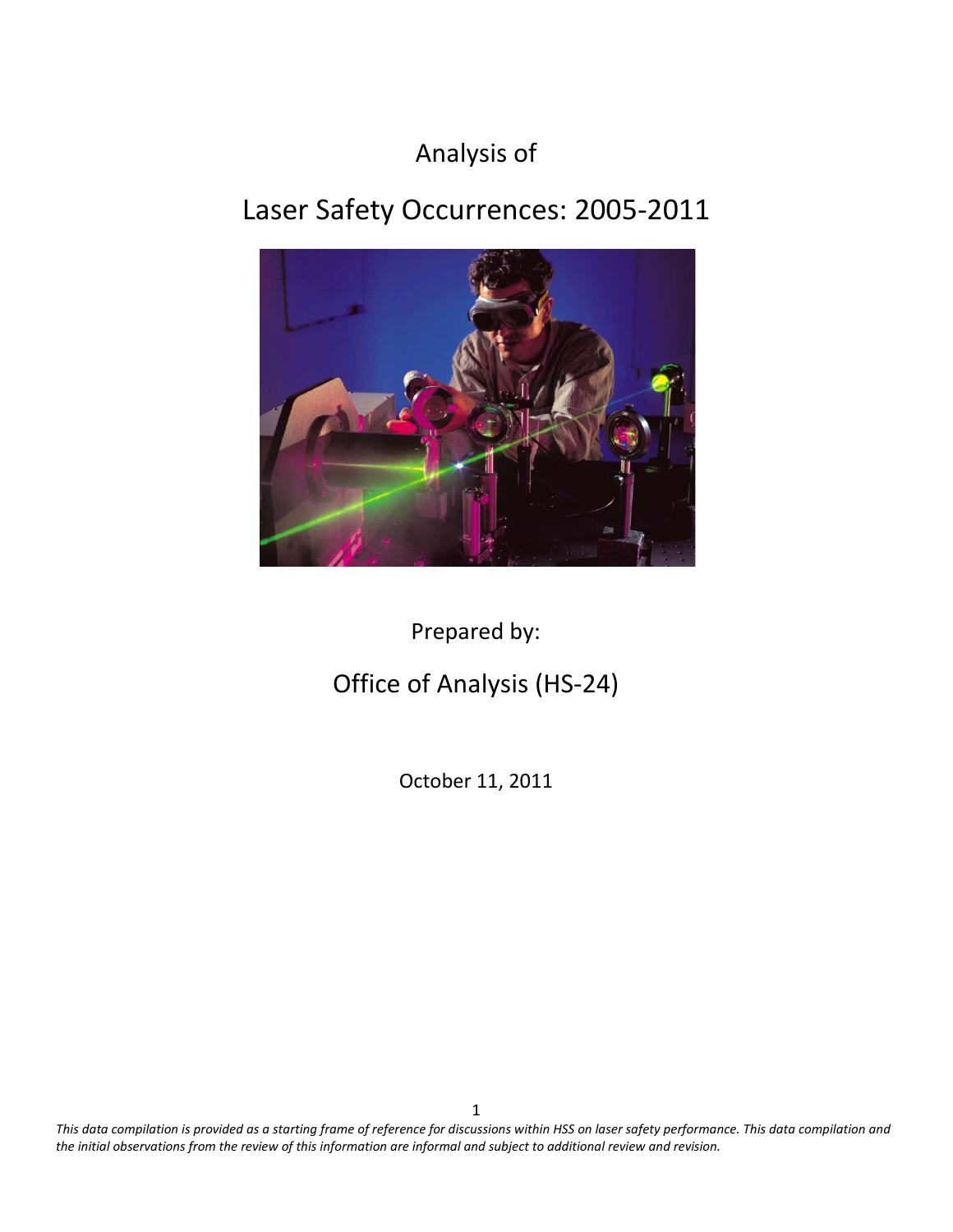# <span id="page-1-0"></span>**Summary of Key Observations**

The Office of Analysis (HS-24) performed an analysis of occurrence data reported in the Occurrence Reporting and Processing System (ORPS) for the years 2005 to 2011 to evaluate and trend laser safety occurrences. A listing of key observations from the analysis effort is provided below.

- 1. There were 31 laser occurrence reports reported between January 2005 and September 8, 2011. Twenty-four of these occurrences were Significance Category 3 and three were Significance Category 2. The three Significant Category 2 occurrence reports all resulted in injury.
- 2. The Office of Science and the National Nuclear Security Administration each had 13 occurrences.
- 3. Reporting Criteria "Management Concern" was selected 26 times.
- 4. While Sandia National Laboratories had the most laser incidents (five) from 2005 through 2009, they have had none since.
- 5. Considering the number of lasers at the National Laboratories (on average 200 Class IIIB/Class IV lasers at each laboratory) there were very few serious injuries.
- 6. The majority of the injuries and exposures occurred during the use of high-energy laser systems (e.g., Class IIIB and Class IV). One injury occurred at four different sites over the past seven years. Although there were only four injuries during this timeframe, one injury occurred in each of the last three years.
- 7. Of the 31 laser occurrences, 11 of them involved either intentional bypassing of safety interlocks or the discovery of nonfunctional interlocks. Bypassing engineered safety features or nonfunctional interlocks can result in personnel exposure to laser energy.
- 8. A review of the five core functions of Integrated Safety Management (ISM) shows that developing and implementing hazard controls was the most frequently cited code, followed by performing work within controls. Defining the scope of work was not seen as a major contributor of laser occurrences.
- 9. A review of the cause codes for laser safety occurrences showed that Management Problem was the largest area of concern. This was followed by Human Performance and then Communications, which included weaknesses in both verbal and written communication.
- 10. In the area of Conduct of Operations, the most significant issue was Inadequate Procedures followed by Safety Non-Compliances. In some occurrences, evolutions were performed in which there was no procedure or the procedure did not address important safety issues.
- 11. Twenty-nine percent of the laser events occurred during, alignment/setup, testing, or maintenance.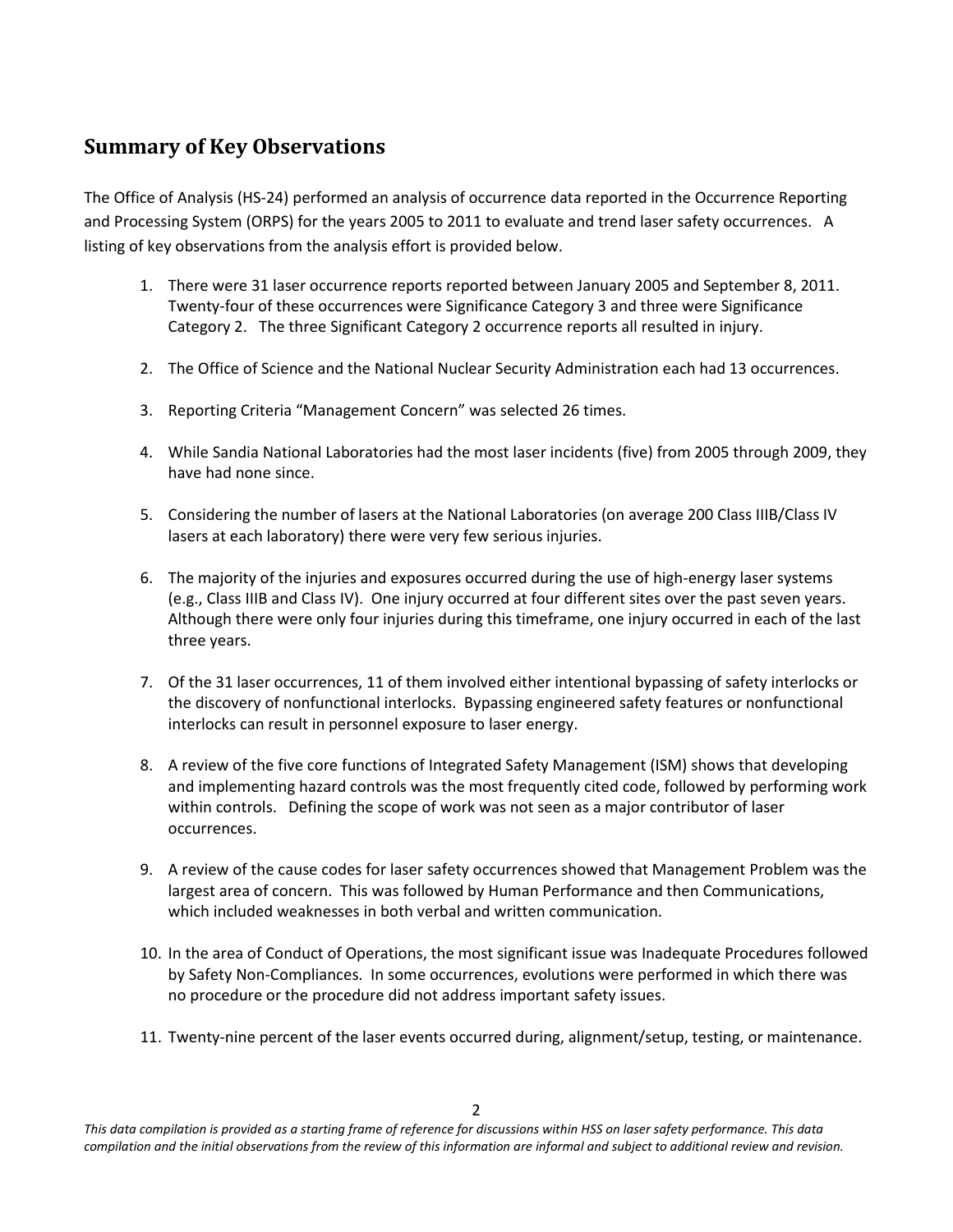# **Contents**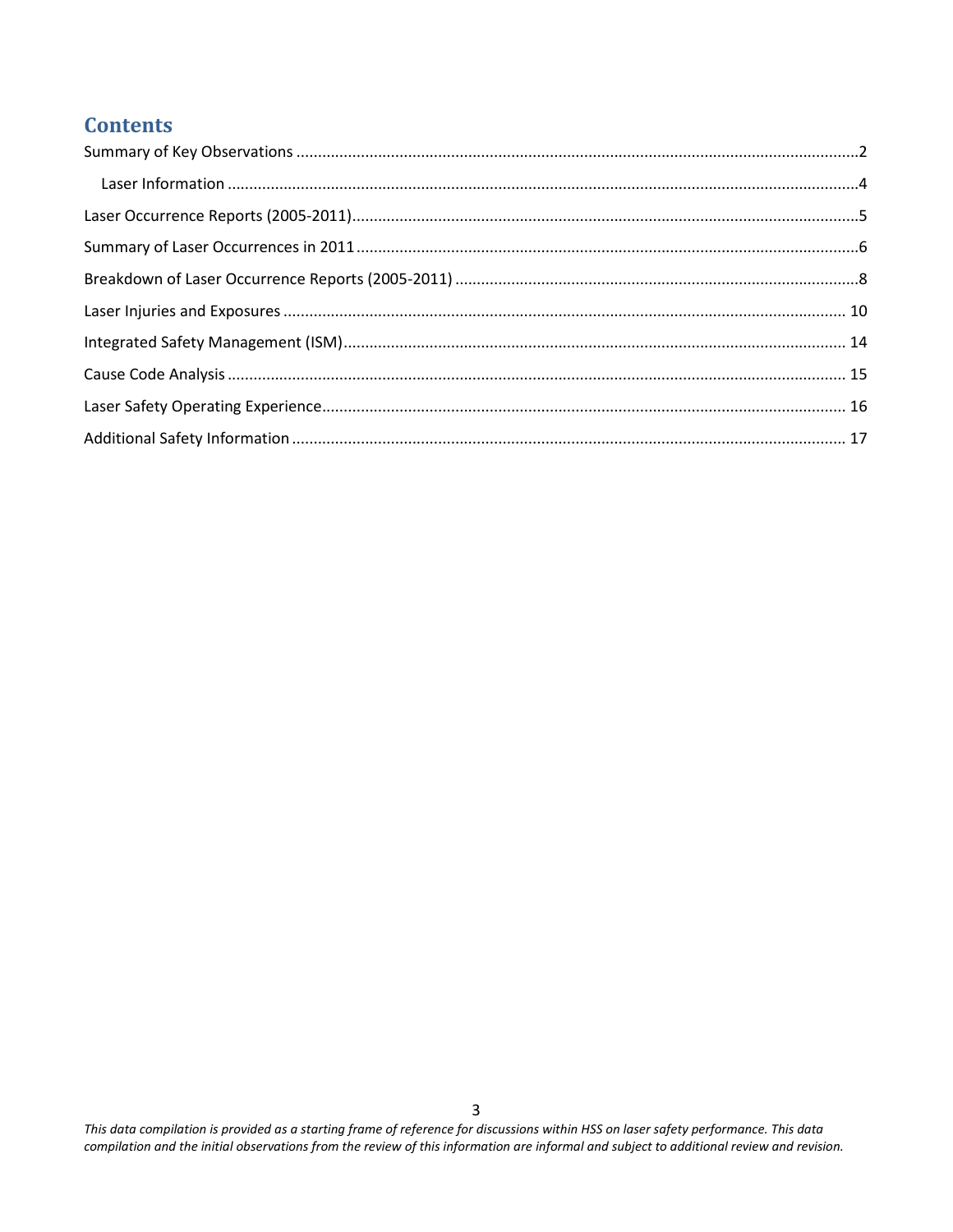# <span id="page-3-0"></span>**Laser Information**

There are several thousand laser systems in use to support DOE missions and more than 2,000 of them are Class IIIB or Class IV. Lasers are grouped into four classes based on their power and thus their potential for causing either injury or fires from direct exposure to the beam or reflections from diffuse reflective surfaces. Table 1 provides information on the four classes of lasers and describes the laser power and safety concerns for each class of laser.

| <b>ANSI</b><br><b>Classification</b>              | <b>Meaning</b>                                                                                                                                   | <b>Description</b>                                                                                                                                                                                                                                          |  |  |
|---------------------------------------------------|--------------------------------------------------------------------------------------------------------------------------------------------------|-------------------------------------------------------------------------------------------------------------------------------------------------------------------------------------------------------------------------------------------------------------|--|--|
| Class I<br>(Exempt<br>Lasers)                     | Safe                                                                                                                                             | Emit low levels of energy that are not hazardous to the eyes or<br>skin. Safe during normal operation, but may contain higher class<br>lasers (a possible hazard only during service or maintenance).                                                       |  |  |
| <b>Class II and</b><br>IIA (Low-<br>Power Lasers) | Safe for<br>unintended<br>exposure,<br>prolonged staring<br>should be avoided.                                                                   | Visible lasers that require the use of caution. Can injure the<br>eye if viewed for longer than the aversion response time of<br>0.25 seconds but will not produce a skin burn.                                                                             |  |  |
| <b>Class IIIA</b><br>(Low-Risk<br>Lasers)         | Safe when handled<br>carefully. Small<br>hazard potential<br>for accidental<br>exposure.                                                         | Visible lasers that can produce spot blindness and other<br>possible eye injuries under certain conditions. Examples include<br>laser pointers, alignment lasers, survey equipment, and laser<br>levels.                                                    |  |  |
| <b>Class IIIB</b><br>(Medium-<br>Power Lasers)    | Wear eye<br>protection within<br>the nominal ocular<br>hazard area.<br>Usually no hazard<br>to the skin. Diffuse<br>reflections usually<br>safe. | Visible and invisible lasers that are an eye hazard from direct<br>and specular reflections. Diffuse reflections may be hazardous<br>if the laser is at full power and viewed close to the source.<br>Many Class IIIB lasers are used in research settings. |  |  |
| <b>Class IV</b><br>(High-Power<br>Lasers)         | Hazardous -<br>protect eye and<br>skin. Fire hazard.                                                                                             | These lasers can produce acute skin and eye damage from<br>direct exposure and generate sufficient power to produce<br>serious eye injuries from reflected light. Class IV lasers are also<br>a fire hazard, igniting flammable material.                   |  |  |

### **Table 1. Laser Classifications**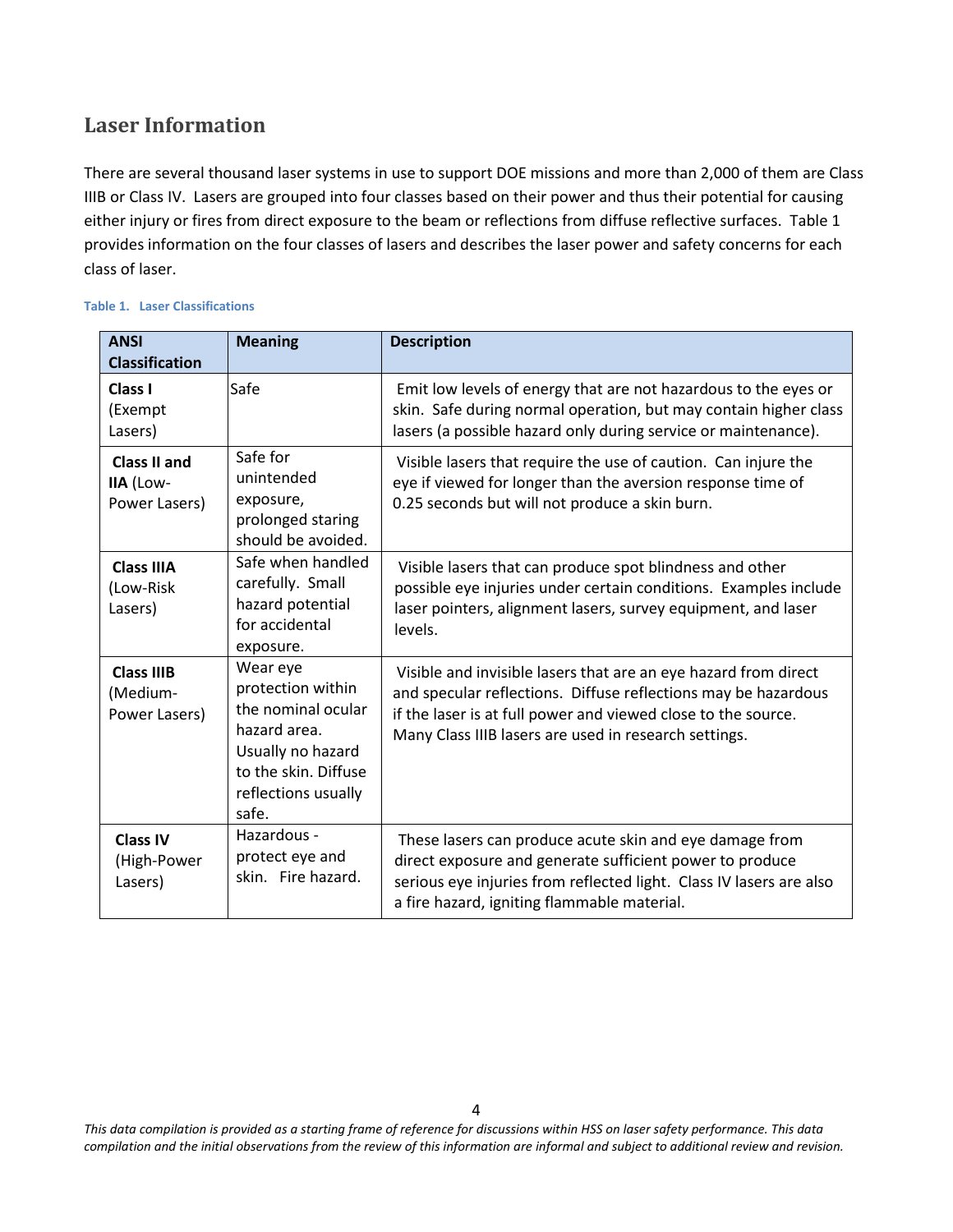# <span id="page-4-0"></span>**Laser Occurrence Reports (2005-2011)**

There were 31 laser occurrences reported in the Occurrence Reporting and Processing System (ORPS) database during the period 2005 through 2011, distributed over 13 different sites and 12 different contractors.



**Figure 1. Laser Occurrences from 2005 through 2011**

From 2005, the number of laser events decreased steadily until 2007 and then started to increase to a peak in 2009, which was more than double the number of occurrences in 2005.

**Figure 2. Distribution of Laser Safety Occurrences by Laser Classification**



The majority of the reported laser occurrences (58 percent) involved high-energy laser systems (e.g., Class IIIB and Class IV lasers), which have the highest potential for producing serious injury.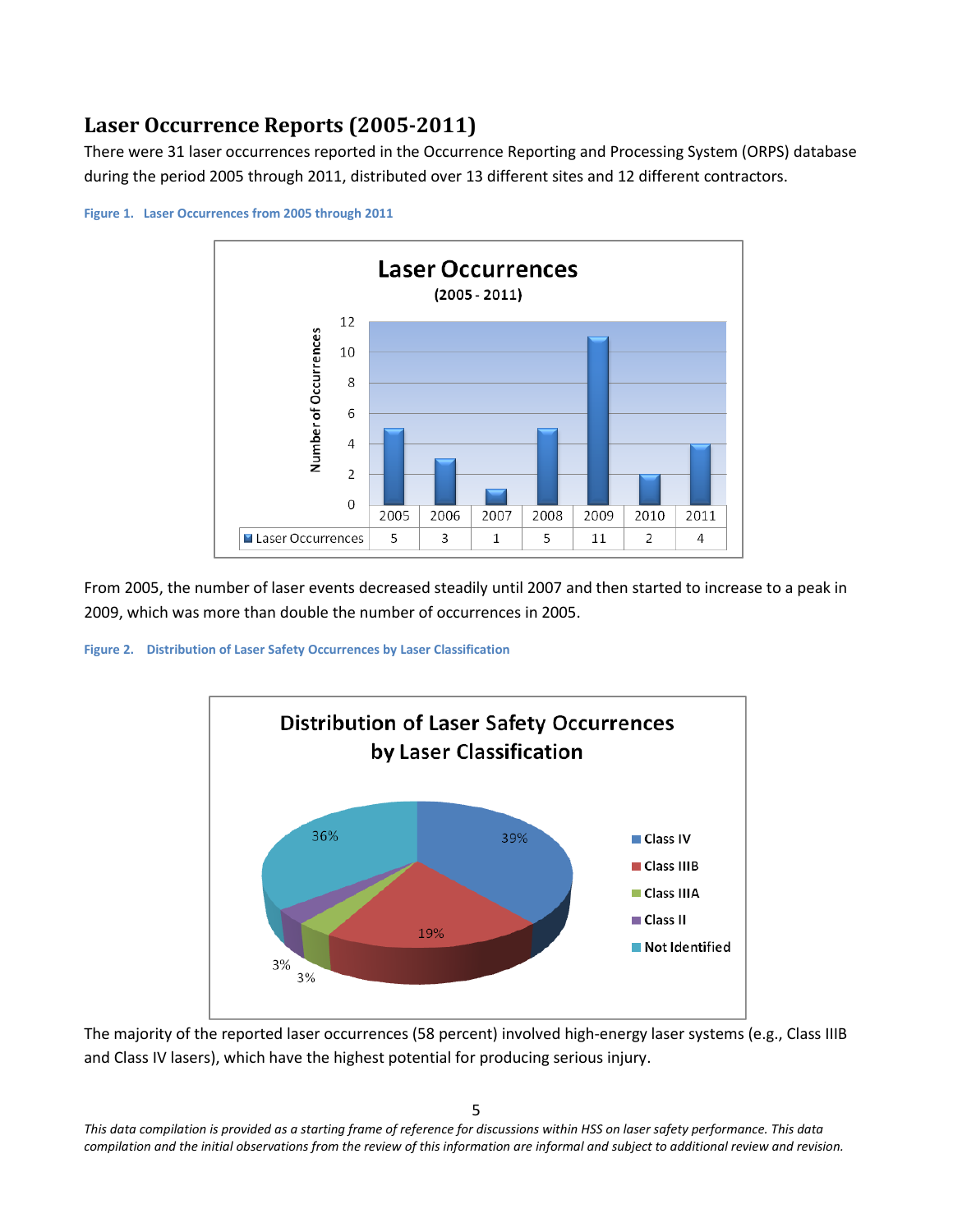### <span id="page-5-0"></span>**Summary of Laser Occurrences in 2011**

There have been four laser safety occurrences since the beginning of 2011. The following is a summary of these four occurrences.

### **1. Pantex Plant**

On March 17, 2011, following discussions with personnel, Pantex management became aware that a laser beam malfunction had occurred on March 16. A Pantex scientist was using the laser in a facility to perform research activities and the system malfunctioned by discharging the laser beam unexpectedly. The scientist performing research activities had made an adjustment to the duty cycle setting without powering down the laser. The laser is normally powered down before adjustments are made; however, there is no written procedure directing this action. The scientist did not push the fire button; however, the laser fired. Based on past experience and knowledge, the scientist assumed the laser would only fire when the fire button was pushed. The laser system was powered down and the laser key was removed. Applicable laser activities were placed on hold and the system was tagged with a Do-Not-Use tag. A consultant, the laser manufacturer, and the wave form generator manufacturer were contacted. A critique was held. A design flaw in the waveform generator had allowed a continuous pulse to be delivered without pressing the trigger button. The manufacturer was notified of this condition, reproduced the scenario, and got the same results.

### **2. Lawrence Berkeley National Laboratory**

On April 12, 2011, an LBNL Materials Sciences Division (MSD) safety technician entered an active laser laboratory not knowing that the laser was on. The MSD safety technician had entered the Building 2 lab to post a sign. The room was not locked and the 'laser on' warning light next to the door was off. Several graduate student researchers were in the room with laser goggles on and they immediately asked the technician to leave the room, advising him that a class 4 laser system was on. The laser interlock system, that controls access to both rooms, had started malfunctioning several weeks earlier. The principal investigator contacted LBNL Facilities personnel to repair the interlock, but the repair was unsuccessful. The labs operated for a time with the shutter portion of the interlock system bypassed. A draft Temporary Work Authorization (TWA) was prepared to allow the lab personnel to operate the laser with alternative control measures until the interlock system was fixed, but the draft TWA was not approved as required. Under normal circumstances, entering a laser lab without using the keypad would have triggered the laser shutter to close and the warning light to turn off, returning the lab to 'safe' state. The draft TWA required manually activating the 'laser on' warning light whenever the laser was in use. However, when the safety technician entered the room, the door was not locked and the 'laser on' warning light was off. Laser operations were suspended. Personnel did not ascertain that manually turning on the existing 'Laser on' warning light would work before adopting this process as a temporary compensatory measure. It was later discovered that the interlock light could not be used in this manner due to the way it was designed and the failed keypad.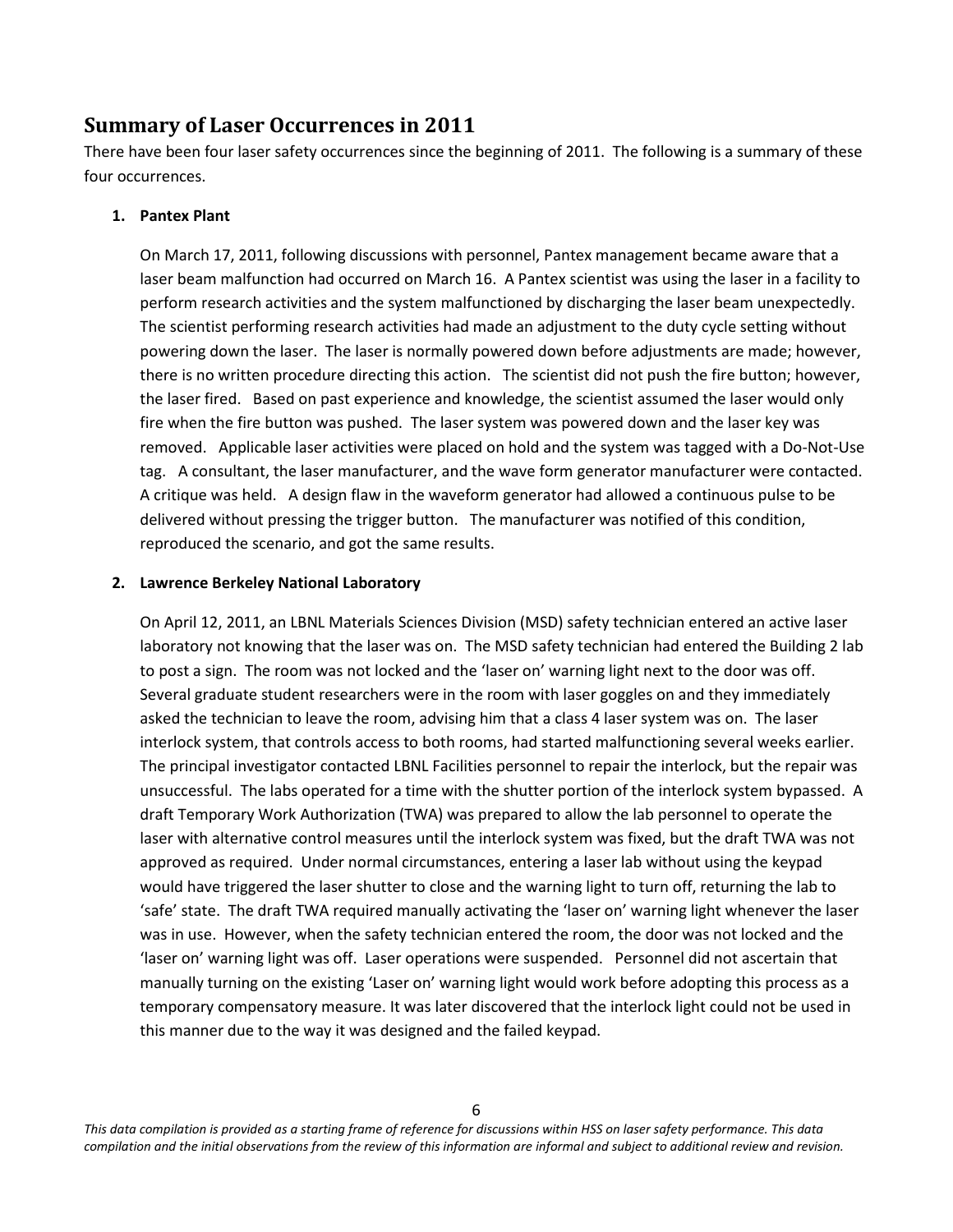#### 3. **Stanford Linear Accelerator Center**

On May 25, 2011, a Stanford graduate student was performing optics research in a laser lab, which did not require the presence of laser beams, when he noticed the dimly visible red beam of a Class 4 (high power) 800nm laser on his shirt sleeve. The laser operation mode for the lab was set to Class 1, which means that any hazardous beams are fully enclosed. PPE laser eyewear is not required in this Class 1 mode. The graduate student immediately put in a beam block to shield the laser beam hazard and notified the lab laser safety supervisor. The supervisor then disabled laser operation for the lab by removing the Master Key, which forces LASER OFF operation mode, and notified the SLAC Laser Safety Officer. There were no injuries or equipment damage. Investigators learned that laser operators had made a laser safety configuration change without defining and following an appropriate work plan. The upshot of which is that a laser safety shutter was removed from the beam path and the full functionality of the laser safety system was not restored. This ultimately resulted in a laser beam being present in an uncovered enclosure during a (restricted) operating mode when no beam should have been present. The investigation team found that better safety configuration control and training would likely have prevented the event from occurring. This event also underscores the need to define and follow good procedures with an emphasis focusing on the task at hand, and the importance of on the job training. Moreover, the team found that training and procedures should explicitly include safe methods for zero energy verification.

### **4. Idaho National Laboratory**

On August 30, 2011, during the performance of preventative maintenance for a 2,000 hour run time on a Class IV laser, a Specific Manufacturing Capability technician received second-degree burns to the middle and ring fingers on his left hand. Qualified technicians were in the process of aligning the mirrors on a Laser Optics Telescope when the event took place. In preparing to align the mirrors, the electricians selected the program parameters, as instructed in the procedures. They verified the settings within the program and proceeded to install a target by hand into the required location to take a paper shot. This procedure tests the alignment of the laser beam to ensure it is reflecting properly off the mirrors. To activate the invisible beam a technician then steps outside of the nominal hazards zone boundary and, using both hands, turns the key and pushes the button on the hand held pendant. When placing the target into place, the technician's left hand came into contact with an unexpected, unfocused energized 2,500 watt beam and was burned. The high power was immediately turned off by the maintenance Person in Charge and the laser was placed in a safe configuration. The technician was taken to Central Facilities Area medical and was treated for the burns to his fingers and was released to SMC with restrictions. Investigators determined that the technicians lacked a thorough understanding of the Human Machine Interface and mode of laser operation. The work order did not provide specific controls to safely align the laser. Tasks were performed from memory rather than by following procedures. Also, the Laser Safety Officer relied on the experience, skill, and training of the technicians to perform the tasks safely.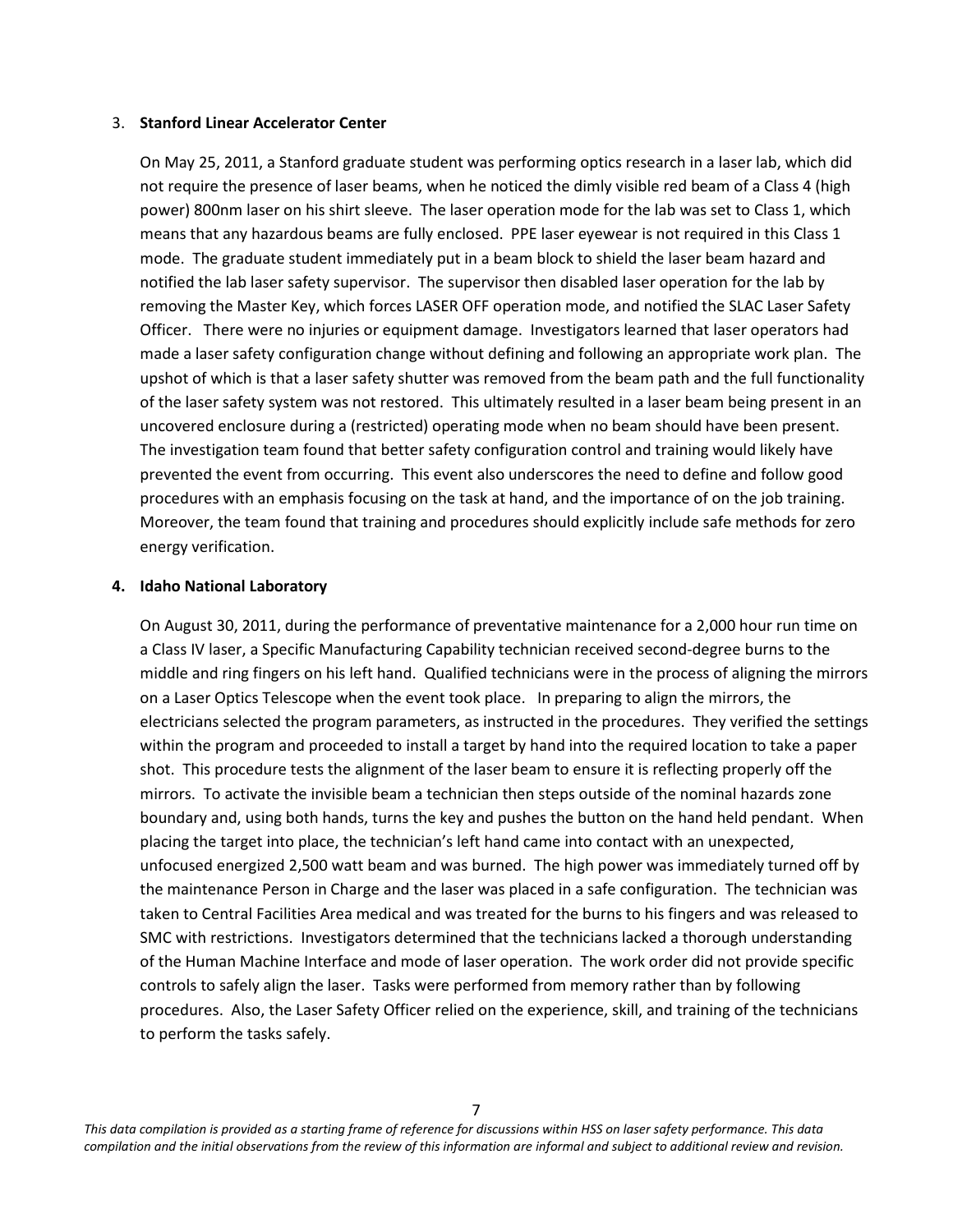# <span id="page-7-0"></span>**Breakdown of Laser Occurrence Reports (2005-2011)**

Figures 3 and 4 provide a breakdown of the laser occurrences by Program Office (PSO), by Contractor, and by Site. The majority of the laser safety occurrences were divided equally between the Office of Science and the National Nuclear Security Administration. The contractor with the most occurrences was the Sandia National Laboratories.









<sup>8</sup>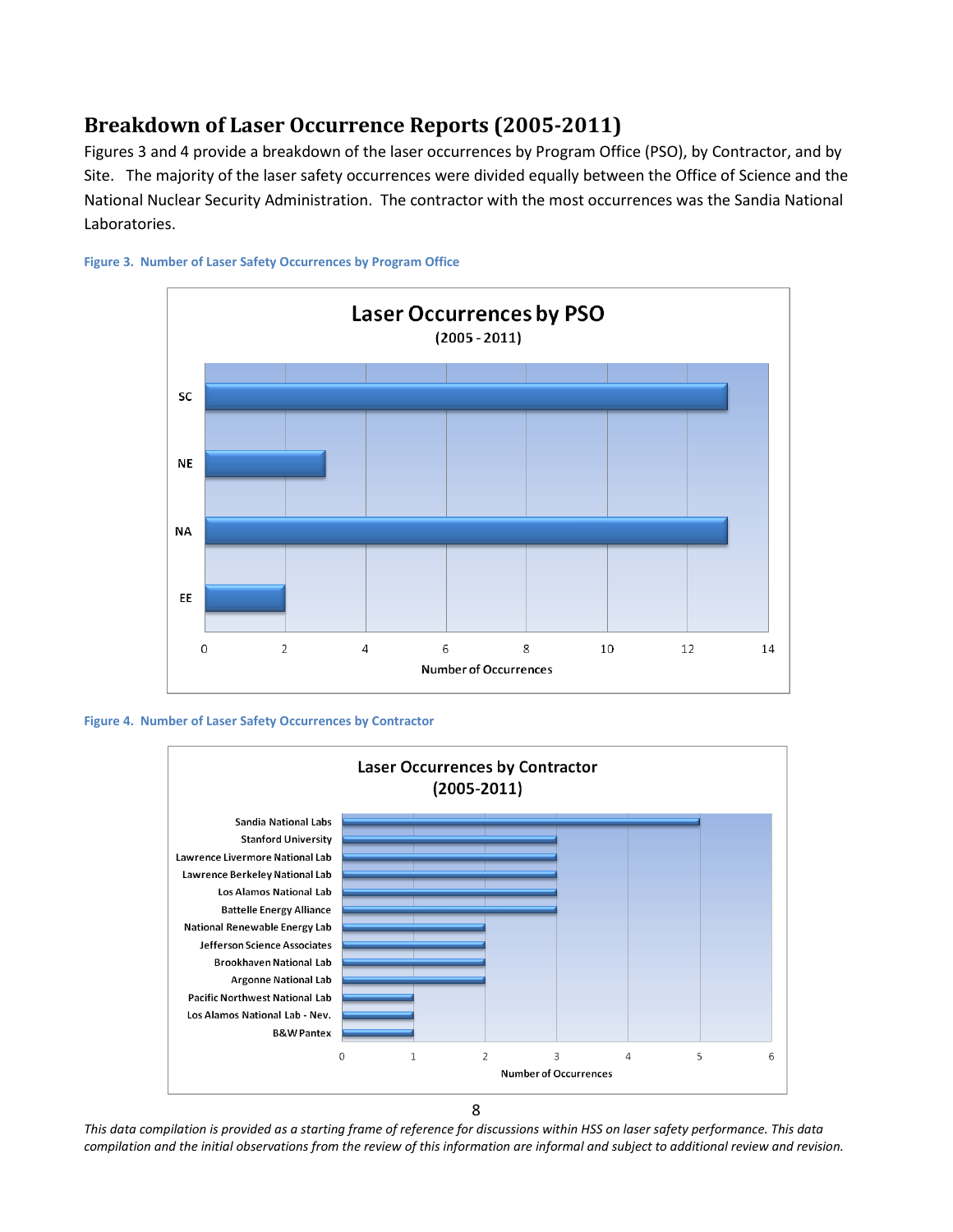



Figure 5 provides a breakdown of laser safety occurrences by site and by year. The data shows that Sandia National Laboratories reported the highest number of occurrences during the analysis period and their last occurrence was in 2009. The three 2009 occurrences involved the intentional bypass of safety interlocks on laser welders.

The four occurrences in 2011 were each from a different site and don't establish a pattern at any of the sites. Collectively the occurrences indicate a weakness in procedures and the use of engineered interlocks and/or a lack of understanding of their functionality.

9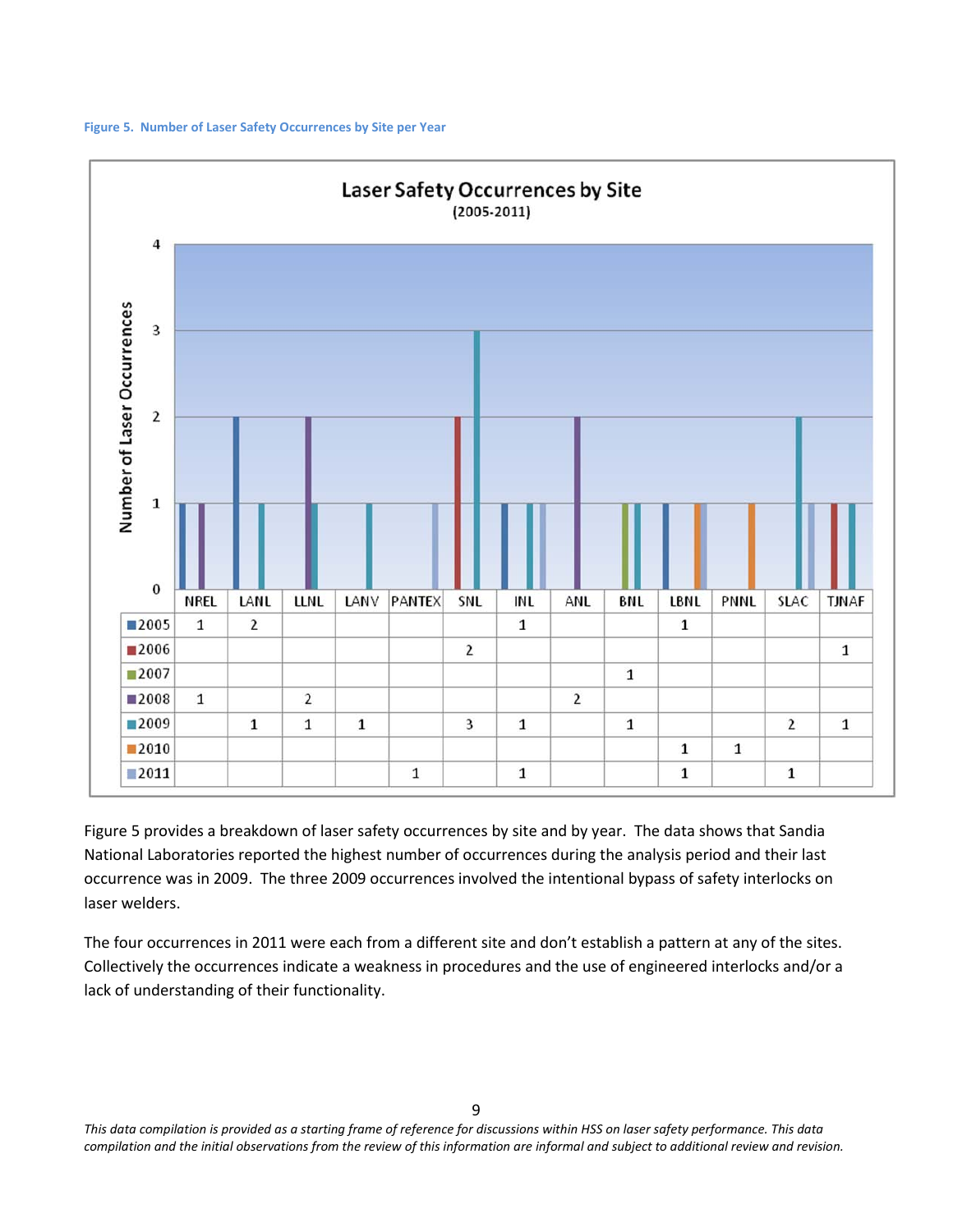### <span id="page-9-0"></span>**Laser Injuries and Exposures**

From 2005-2011 there were four occurrences with reported injuries, six occurrences in which an exposure occurred, but with no injuries, and only one occurrence with a reported fire. The majority of injuries and exposures to hazardous laser energy involved the operation of Class IIIB and Class IV lasers. The most recent injury occurred on August 30, 2011, at the Idaho National Laboratory. This injury resulted in burns to the hands. The following table provides information on these injuries.

| <b>LASER INJURY OCCURRENCES</b> |             |                                    |                      |                                                          |  |  |  |
|---------------------------------|-------------|------------------------------------|----------------------|----------------------------------------------------------|--|--|--|
| <b>SITE</b>                     | <b>DATE</b> | <b>LASER CLASS</b>                 | <b>INJURY</b>        | <b>HOW EXPOSED</b>                                       |  |  |  |
| INL                             | 8/30/2011   | Class IV                           | Burns to fingers.    | Reached hand into<br>beam while placing<br>a target.     |  |  |  |
| <b>PNNL</b>                     | 6/22/2010   | Not Identified (UV<br>Illuminator) | Burns to neck.       | PPE did not provide<br>full coverage of<br>exposed skin. |  |  |  |
| <b>SLAC</b>                     | 9/24/2009   | Class IIIB                         | Retinal burn to eye. | Was not wearing<br>eye protection.                       |  |  |  |
| <b>NREL</b>                     | 1/19/2005   | Class IV                           | Retinal burn to eye. | Removed eye<br>protection during<br>laser operation.     |  |  |  |

#### **Table 2. Laser Injury Occurrences**

There were six laser occurrences in which personnel were exposed to diffused laser light but did not suffer any injuries. Figure 3 shows the distribution of adverse outcomes as a percentage of all laser occurrences and Figure 4 shows the breakout of adverse outcomes by site.





10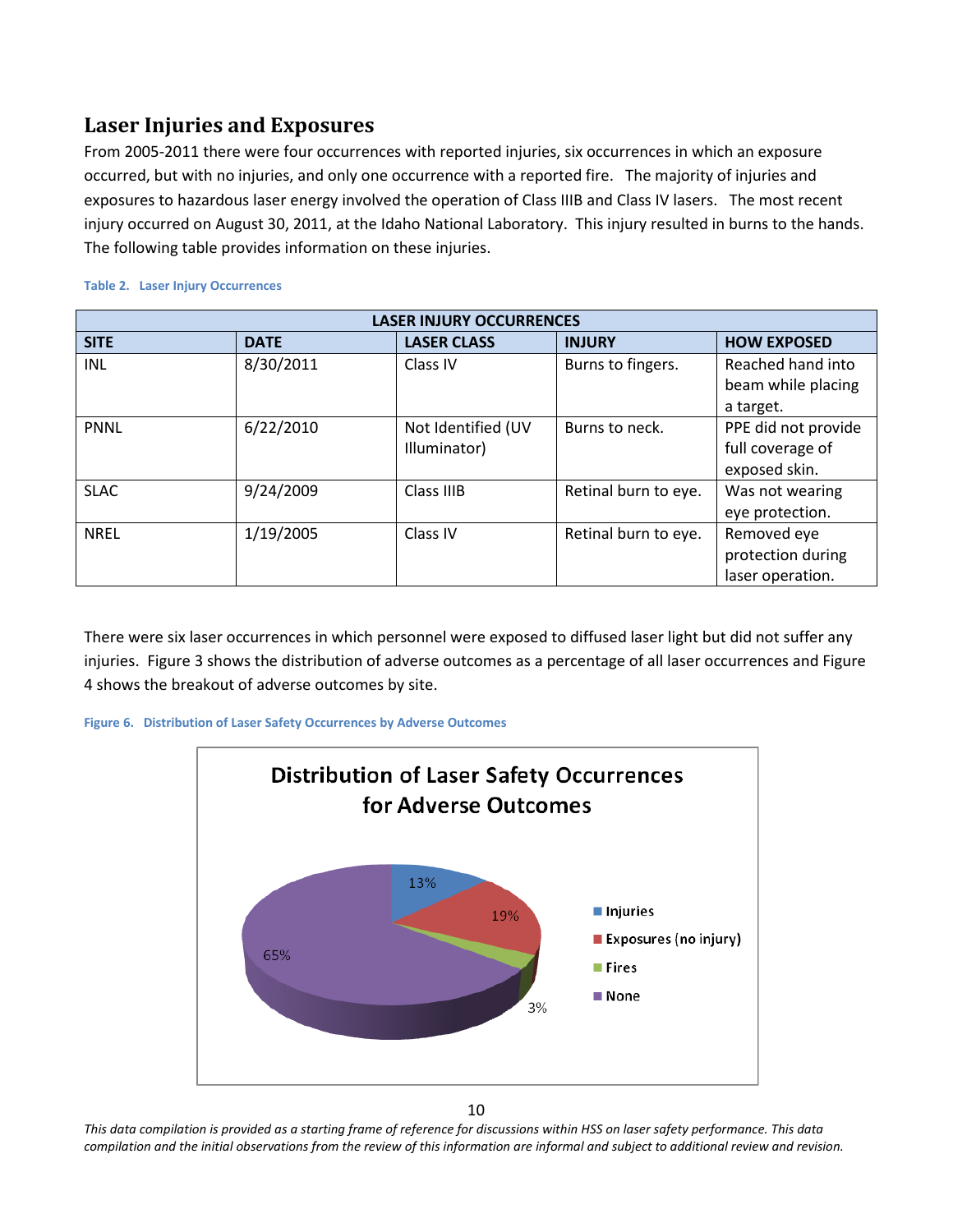#### **Figure 7. Adverse Outcomes as Reported by Site**



The data in Figure 7 shows that one injury (caused by exposure to laser energy) occurred at four different sites over the past seven years. Although there were only four injuries during this timeframe, there was one in each of the last three years.

A review of the laser injury occurrences during the previous four years (2001 through 2004) shows that there were five occurrences at four different sites involving retinal burns, with one resulting in the permanent loss of central vision in the left eye. Only one site (Argonne National Laboratory) had two injures.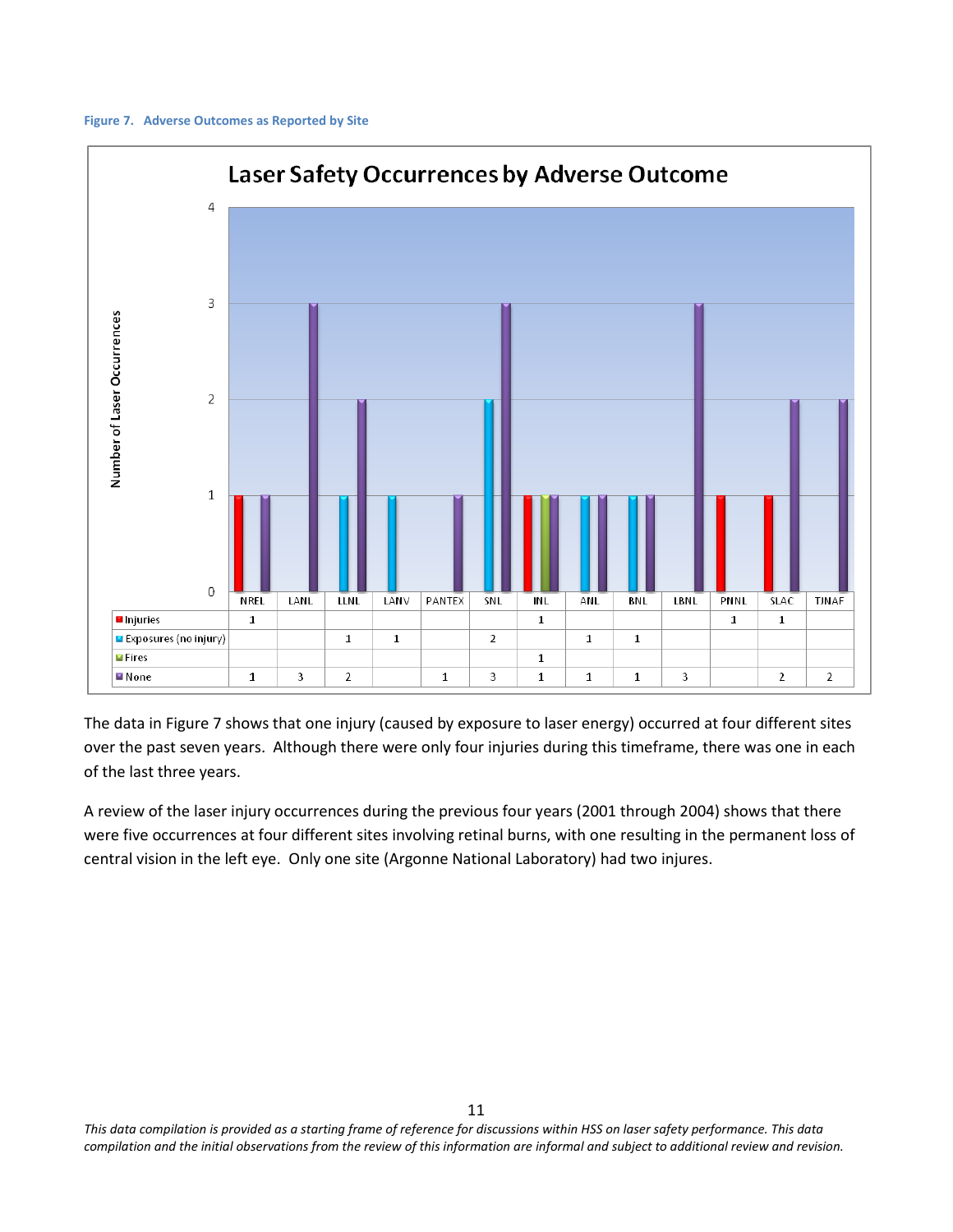## **Conduct of Operations**

**Figure 8: Conduct of Operations Analysis**



The data in Figure 8 shows that Inadequate Procedures was the most significant issue followed by Safety Non-Compliances. In some occurrences, evolutions were performed in which there was no procedure or the procedure did not address important safety issues.

Note: HQ Keyword for Inadequate Procedure also includes conditions in which no procedure exists.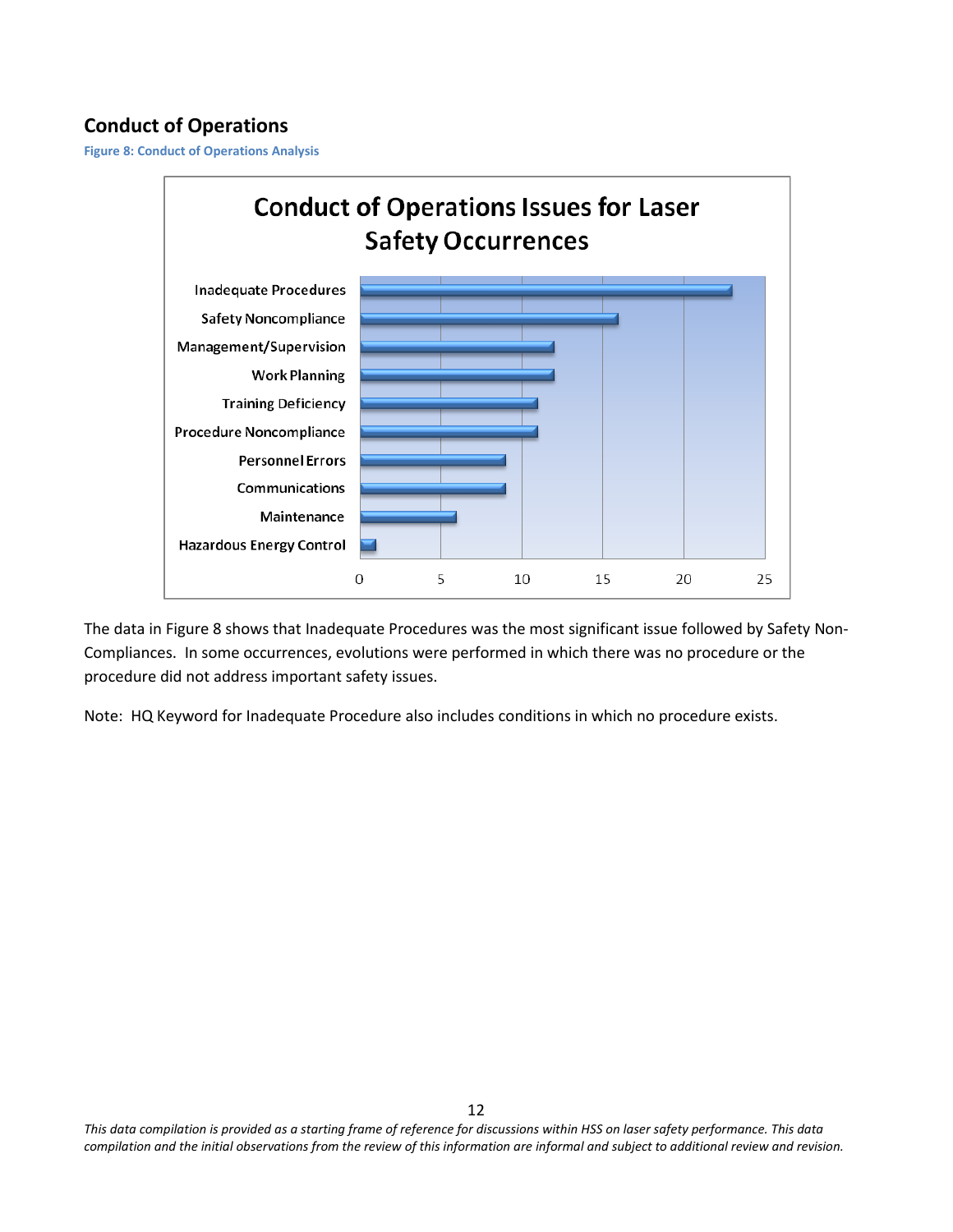#### **Figure 9. Conduct of Operations Issues by Site**



The analysis of conduct of operations execution issues indicates that Sandia National Laboratories had the most occurrences in which either procedures were inadequate or were not followed.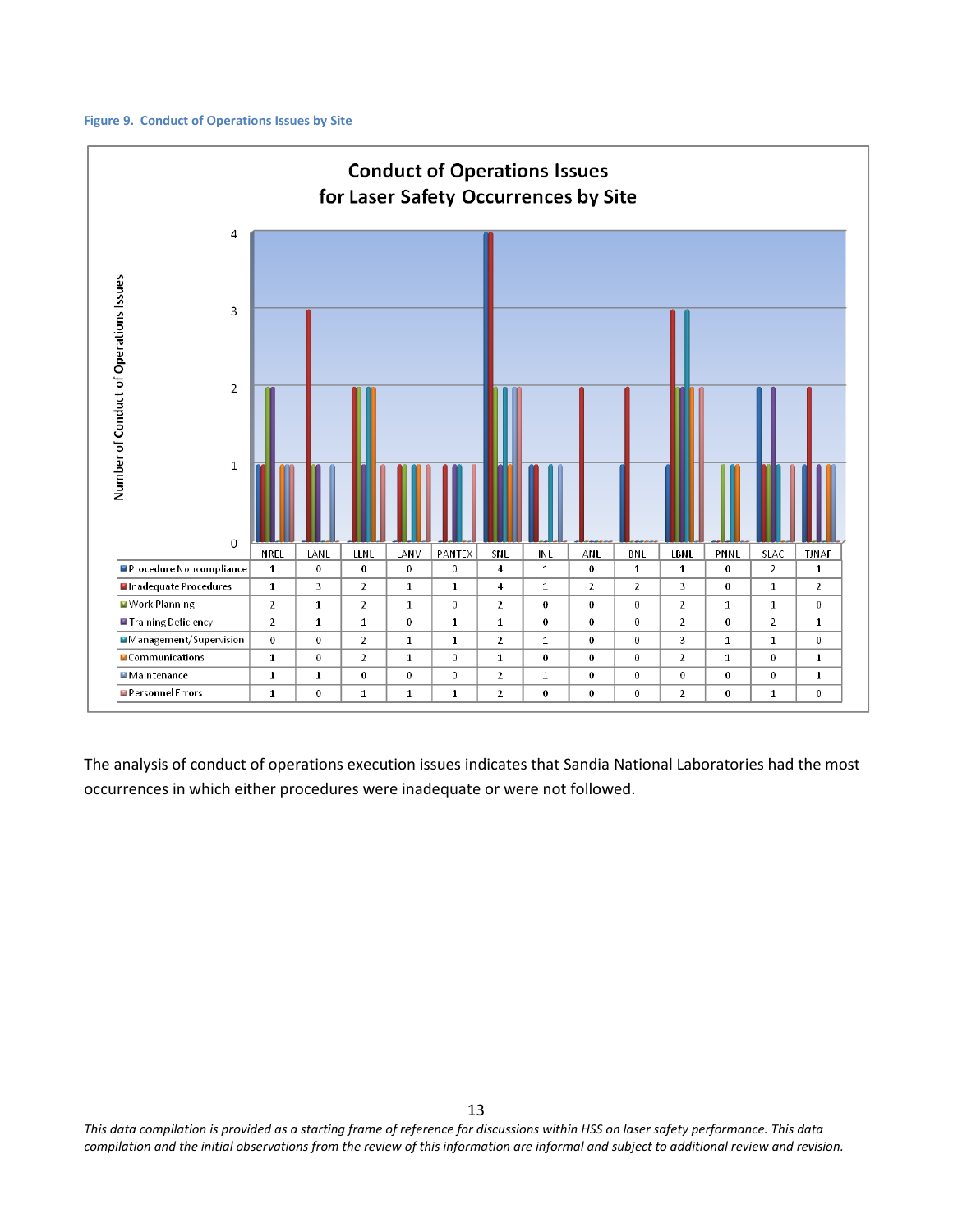# <span id="page-13-0"></span>**Integrated Safety Management (ISM)**

The following chart shows the assignment of ISM codes for all of the laser safety occurrences.



**Figure 10: Breakdown of ISM Core Functions for all Laser Occurrences**

The ISM codes, which were assigned by the sites, show that Developing and Implementing Hazard Controls was the top code, followed by Performing Work Within Controls. Defining the Scope of Work was not seen as a major cause of laser occurrences.

#### **Figure 11. Breakout of ISM Core Functions by Site**



The data in Figure 11 shows how the ISM codes were distributed for each of the sites.

14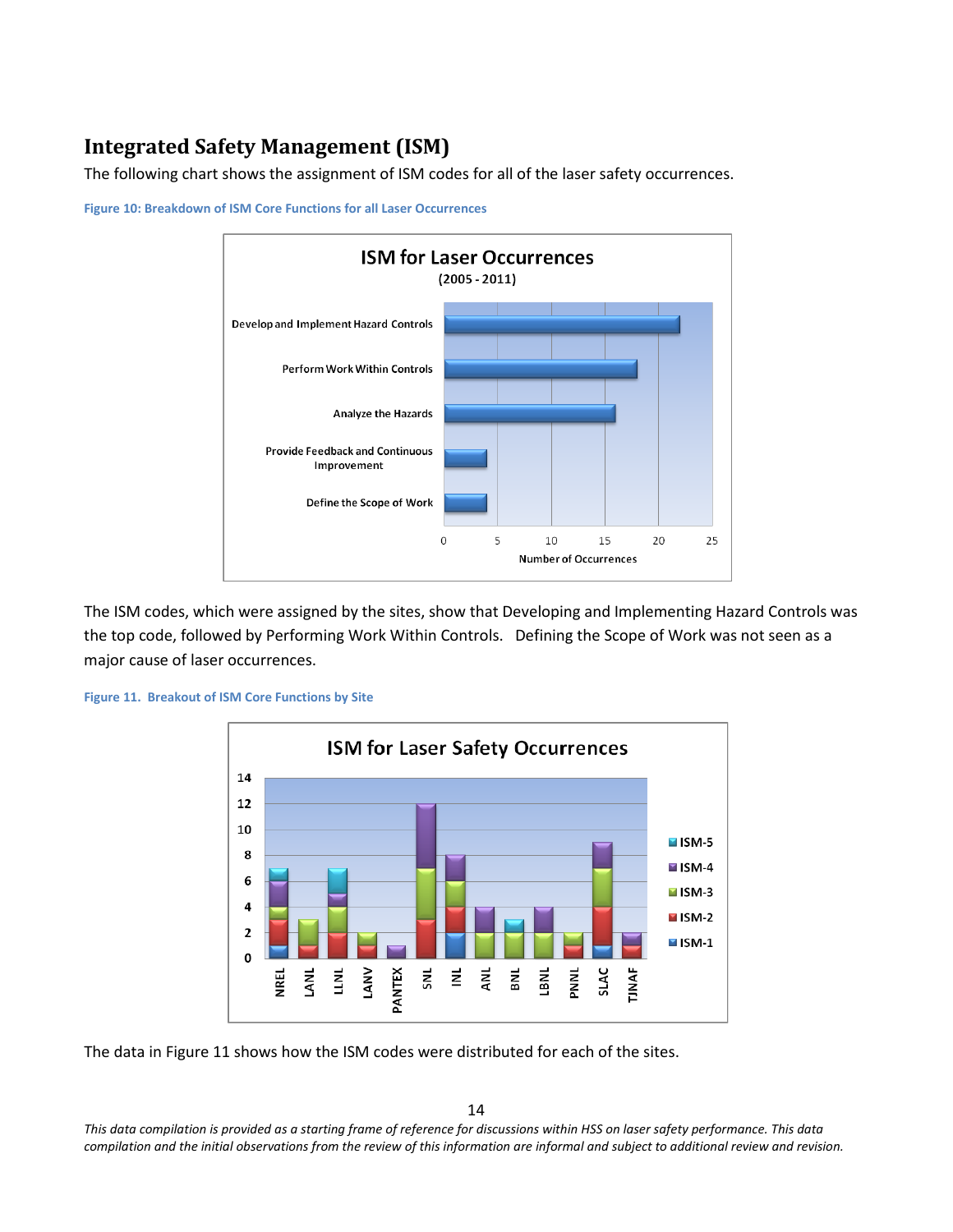## <span id="page-14-0"></span>**Cause Code Analysis**

**Figure 12: Cause Code Breakdown**



Figure 11 provides the breakdown of the cause codes for laser safety occurrences that were assigned by the sites. Management Problem was identified as the largest area of concern, which included: Management Policy Guidance/Expectations Not Well-Defined, Understood or Enforced; and Job Scoping did not Identify Special Circumstances and/or Conditions. Under the area of Human Performance, the biggest contributor was Skill-Based Errors (e.g., infrequently performed steps performed incorrectly and incorrect performance due to mental lapse or procedure step omission). There were three main areas of concern under the area of Communications. The first area of concern was in Written Communication Content, which had: ambiguous instructions or requirements; or the instructions were incomplete. The second area of concern was the Lack of Written Communications. The third area of concern was less than adequate Verbal Communications Between Work Groups.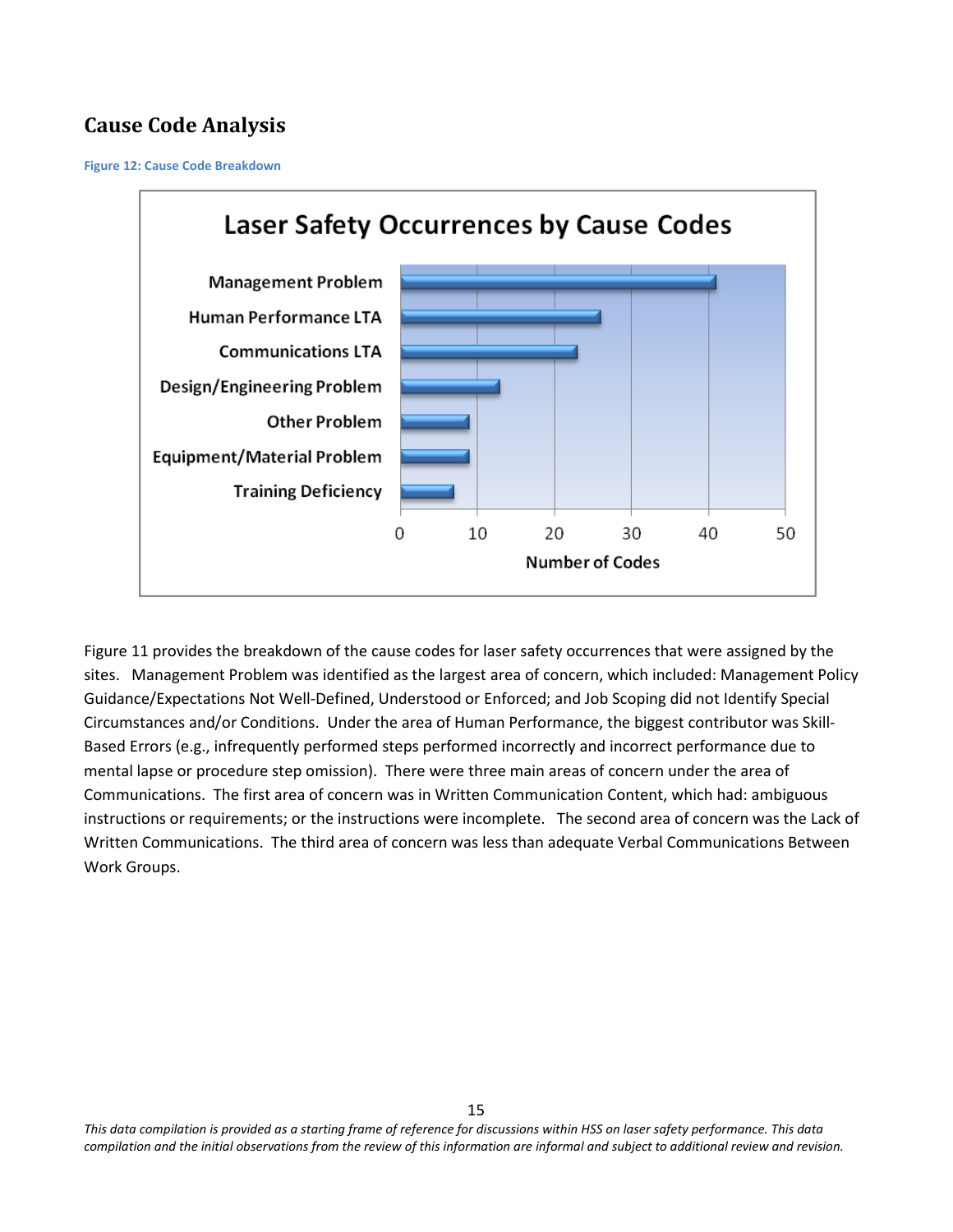## <span id="page-15-0"></span>**Laser Safety Operating Experience**

### **Special Operations Reports (SOR)**

The following SOR was issued after seven laser accidents were reported in ORPS from 2001-2005 that resulted in eye exposures to six people. The SOR identified four primary common causes that included inadequate training; inadequate conduct of Laser Safety Officers; the need for better internal oversight; and the failure to wear personal protective equipment (e.g., eye protection).

*Laser Safety* (SOR 2005-01) [http://www.hss.doe.gov/sesa/Analysis/reports/Laser\\_Safety\\_Report.pdf](http://www.hss.doe.gov/sesa/Analysis/reports/Laser_Safety_Report.pdf)

### **Operating Experience Summaries (OES)**

The following Operating Experience Summary articles address the safety concern of not wearing appropriate eye protection for safe laser operations.

- 1. *Using Safety Controls and Appropriate Eyewear for Safe Laser Operations* (OES 2005-08 <http://www.hss.doe.gov/SESA/Analysis/oesummary/oesummary2005/oe2005-08.pdf>
- 2. *Lack of Protective Eyewear Results in Laser Eye Injuries* (OES 2004-06) <http://www.hss.doe.gov/SESA/Analysis/oesummary/oesummary2004/oe2004-06.pdf>

#### **Lessons Learned**

The following lessons learned are from the DOE Corporate Lessons Learned Database. The lessons learned in these reports primarily address conduct of operations failures that resulted in laser safety events.

- 1. *[Warning on Green Laser Pointers](https://ll.hss.doe.gov/FoundLesson.asp?mItem=3989&websearch=yes&keyword=laser) (2010-SLAC-03)* 12/06/2010
- 2. *[Electronic Personnel Safety System \(PSS\) Records Minimizes Opportunities for Mistakes and Can Improve](https://ll.hss.doe.gov/FoundLesson.asp?mItem=3420&websearch=yes&keyword=laser)  [Safety in Beam Enclosures](https://ll.hss.doe.gov/FoundLesson.asp?mItem=3420&websearch=yes&keyword=laser) (JLab COE 268)* - 05/11/2009
- 3. *[Mislabeled Laser Protective Eyewear](https://ll.hss.doe.gov/FoundLesson.asp?mItem=3266&websearch=yes&keyword=laser) (LL-2008-LLNL-08 (LLNL-AR-408676))* 12/03/2008
- 4. *[Optiprexx LTD. Ruby Florescence System Mislabeled Laser](https://ll.hss.doe.gov/FoundLesson.asp?mItem=3222&websearch=yes&keyword=laser) (2008-ANL-010)* 10/23/2008
- 5. *Don't Overlook Secondary Hazards [\(LL-2008-LLNL-05 \(LLNL-AR-406016\)\)](https://ll.hss.doe.gov/FoundLesson.asp?mItem=3161&websearch=yes&keyword=laser)* 08/18/2008
- 6. *[Ineffective Laser Lab Personnel Sweep \(Near Miss\)](https://ll.hss.doe.gov/FoundLesson.asp?mItem=2805&websearch=yes&keyword=laser) (2007-TJNAF-0001)* 06/15/2007
- 7. *Final Take - [Student Sustains Laser Eye Injury](https://ll.hss.doe.gov/FoundLesson.asp?mItem=2097&websearch=yes&keyword=laser) (LANL CHEMLASER 2004-0011)* 12/23/2004
- 8. *[Significant Operating Experience Report -](https://ll.hss.doe.gov/FoundLesson.asp?mItem=2039&websearch=yes&keyword=laser) DOE Complex Laser Injury Incidents (2004-SR-WSRC-0048 )* [10/13/2004](https://ll.hss.doe.gov/FoundLesson.asp?mItem=2039&websearch=yes&keyword=laser)
- 9. *[Student Sustains Laser Eye Injury](https://ll.hss.doe.gov/FoundLesson.asp?mItem=1993&websearch=yes&keyword=laser) (LANL CHEMLASER 2004-0010 )* 08/18/2004
- 10. *[Graduate Student Incurs Laser Injury to Eyes](https://ll.hss.doe.gov/FoundLesson.asp?mItem=1906&websearch=yes&keyword=laser) (2004-CH-BNL-BES-001 )* 03/26/2004
- 11. *[Failure to Wear Eye Protection Results in Laser Eye Burn](https://ll.hss.doe.gov/FoundLesson.asp?mItem=322&websearch=yes&keyword=laser) (1999-KO-SNL-0001)* 04/09/1999
- 12. *[Failure to Wear Eye Protection Results in Laser Eye Burn](https://ll.hss.doe.gov/FoundLesson.asp?mItem=333&websearch=yes&keyword=laser) (1999-LA-LANL-ESH7-0005)* 03/04/1999